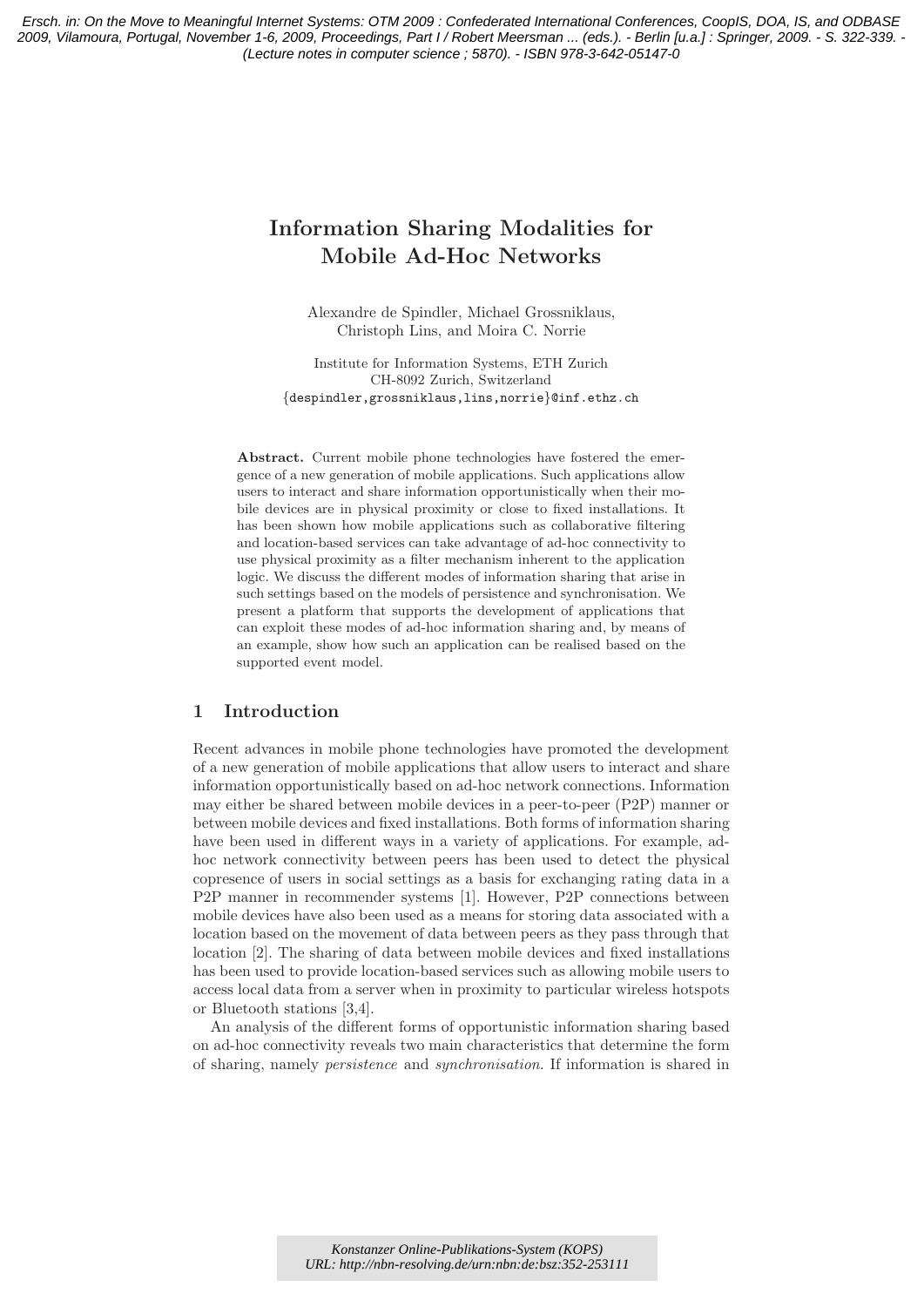a persistent manner, it means that the data will be stored on the client after disconnection. Otherwise, information is only shared when the devices are connected and hence data is transient on the client. If information is shared in a synchronised manner, it means that copies of data should eventually merge so that the effects of any updates are reflected in all copies. These characteristics are orthogonal to each other, meaning that they can be combined in different ways to offer four basic modes of information sharing.

In this paper, we examine these different modalities of opportunistic information sharing in detail and present a framework that allows application developers to select and combine these in flexible ways according to the requirements of particular applications. By using a specific application scenario that exhibits all four forms of information sharing, we explain how the framework supports application development.

We start in Sect. 2 with an overview of related work on data sharing in mobile settings. Section 3 then examines the different forms of information sharing in detail using our particular application scenario to show how these can be used to meet different requirements in terms of persistence and synchronisation. Section 4 presents a platform and abstract model for the realisation of these modes based on shared data collections, while Sect. 5 shows how an application can be developed using the platform. Section 6 describes how we implemented the platform based on an extension of an existing P2P collection framework together with a unified event model for distributed object databases. We compare the resulting framework with existing platforms and frameworks for the development of mobile applications in Sect. 7. Concluding remarks are given in Sect. 8.

# **2 Background**

Although mobile phone vendors now offer tools for the development of mobile applications, these tend to offer only basic features for data persistence and sharing. For example, the platform independent Java Wireless Toolkit (Java WTK) uses a simple key-value store for data persistence which means that developers have to define and implement a mapping between Java application objects and key-value pairs for each application. With Android<sup>1</sup>, Google has taken another path by integrating SQLite<sup>2</sup> and offering the developer methods that take SQL statements as string-typed arguments similar to JDBC<sup>3</sup>. This results in the classic impedance mismatch problem between the application model and the storage model of data along with a lack of compile-time safety. Alternative methods are available where the single components of SQL statements can be provided individually, but this results in methods with many arguments, some of which are not used in most cases and therefore must be set to null. This still results in Java code not being checked during compilation as the table and column names are provided as string values. In contrast, development platforms for PCs such as

<sup>1</sup> http://code.google.com/android

<sup>2</sup> http://www.sqlite.org

<sup>3</sup> http://java.sun.com/products/jdbc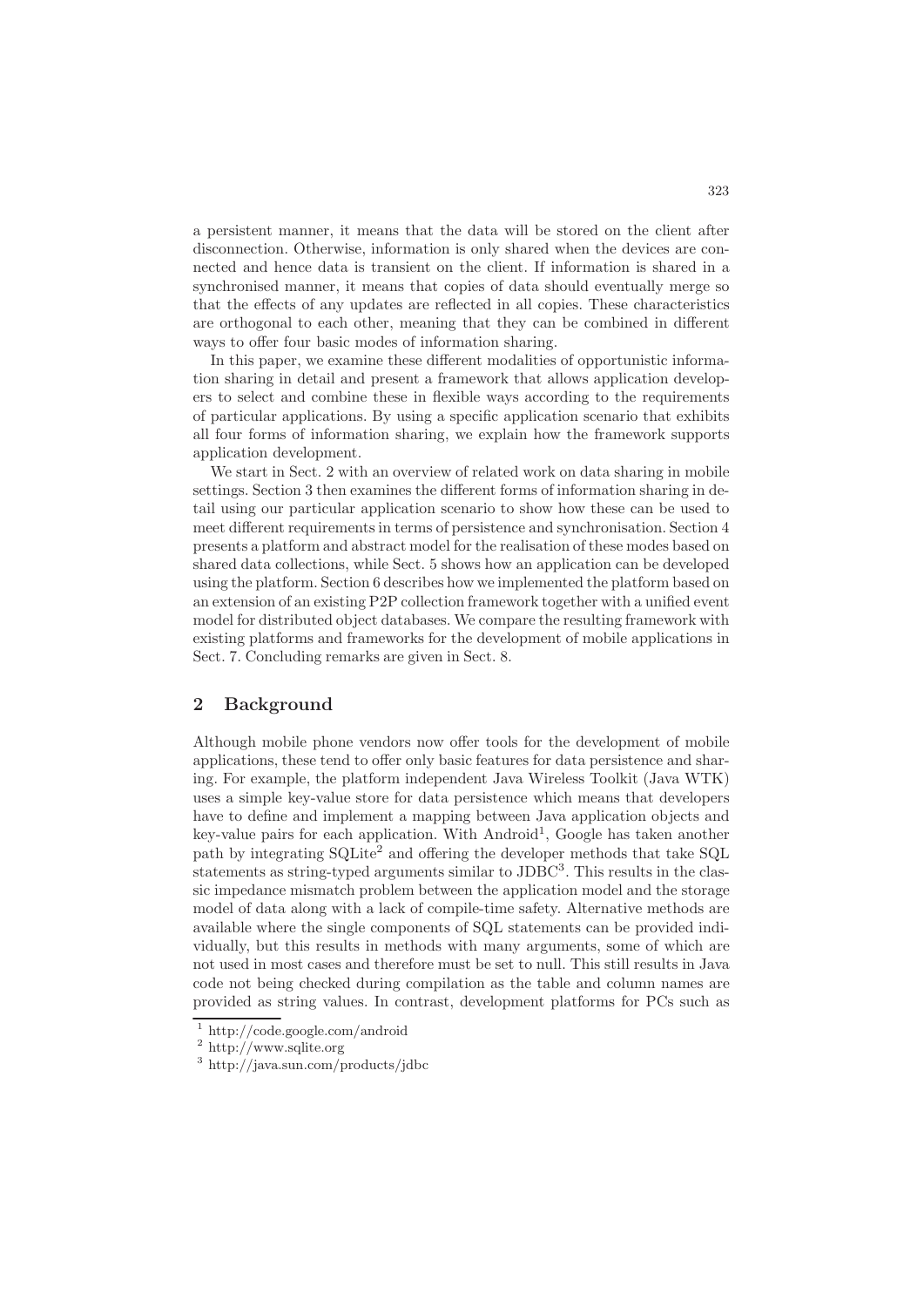$db4o<sup>4</sup>$  support Java object persistence and therefore avoid both the impedance mismatch problem and the lack of compile-time safety checks.

Support for information sharing is also limited in these platforms and data exchange must be implemented based on sockets able to send and receive binary data. Short-range connectivity such as Bluetooth or WiFi can be used to react to peers appearing in the physical vicinity, but there is no high-level support for vicinity awareness and data exchange. For example, using Java WTK, the developer has to implement two listeners, one registered for the discovery of a device and another which is notified about application-specific services discovered on a particular device.

Within the research community, the ad-hoc nature of connectivity leading to frequent and unpredictable disconnections is usually regarded as problematic and there is a lot of work on providing distributed persistence and synchronicity despite the dynamics of mobile environments [5,6,7,8]. However, a few researchers have investigated ways in which ad-hoc connectivity can be exploited as a means of detecting the proximity of users to locations, devices or other users. For example, several projects have developed location-based services that use short-range connection technologies such as WiFi or Bluetooth to provide mobile users with access to information about a location based on their proximity to that location [9,3,10,11,4]. When a user moves into the vicinity of the server fixed at that location, a connection is established and information relevant to the location can be viewed on the user's mobile device. When the user moves out of the connection range, typically that information is no longer accessible.

In previous work [1], we have shown how ad-hoc connectivity can be used to adapt collaborative filtering (CF) algorithms to mobile settings. Typical CF algorithms such as user-based filtering proceed in two steps, first selecting a set of similar users and then aggregating the ratings made by these users. In our approach, users share ratings when they are in physical proximity by means of ad-hoc connectivity between their mobile devices and recommendations are based on the aggregation of ratings stored locally on their device. The underlying assumption is that users who are physically copresent in the same social context will be similar and the more often such encounters happen, the greater the similarity. Thus, the very way in which data is shared filters that data according to user similarity and, therefore, the first step of user-based filtering to compute similar users is not required. In [1], we also report on studies carried out to validate the underlying assumption. Note that if users have exchanged ratings and then edit them afterwards when they are no longer connected, then the updates should be propagated if and when the users encounter each other again.

Both of the above examples, show how mobile applications may take advantage of the presence or absence of connectivity to share information opportunistically. The underlying physical proximity serves as a filter mechanism inherent to the application logic.

Some frameworks have been developed specifically for P2P connectivity in mobile settings including Mobile Web Services [12] and JXTA [13]. However,

<sup>4</sup> http://www.db4o.com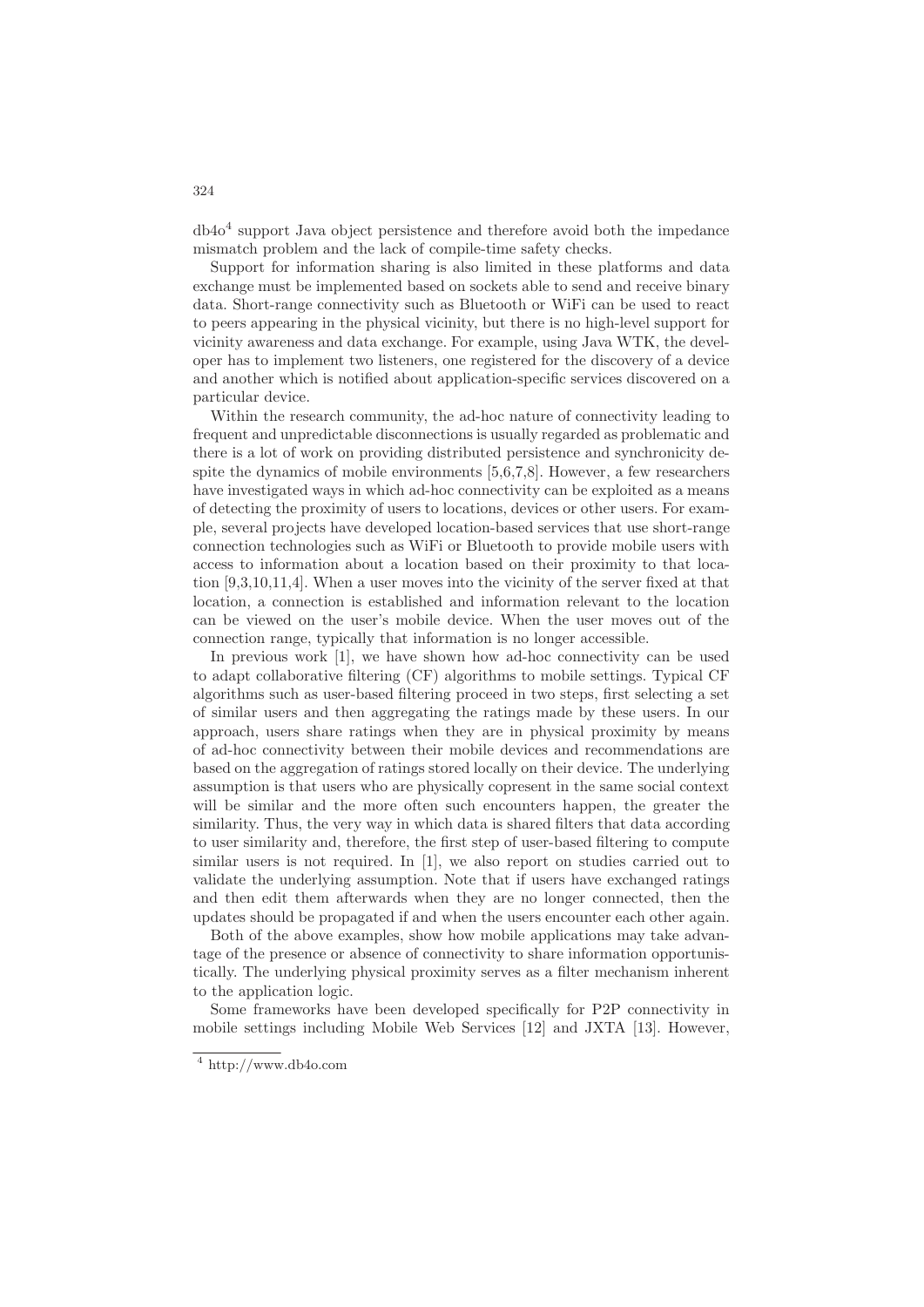these tend to focus on lower-level forms of data exchange rather than information sharing. For example, in JXTA, the application development consists of specifying message formats and how they are processed in terms of request and response handling similar to that of service-oriented architectures. This results in a blending of the application logic typically embedded in an object-oriented data model and the collaboration logic specified based on a request-response scheme. Efforts to provide higher level abstractions of P2P networks have either focussed on the allocation and retrieval of identifiers to resources in fixed networks without considering any notion of handling [14] or they offer only a few limited collaboration primitives and lack support for vicinity awareness [15,16].

Within the database research community, a number of P2P database systems, overlay networks and middlewares have been developed, including Pastry [17], Piazza [18], PeerDB [19], Hyperion [20], P-Grid [21] and GridVine [22]. However, research efforts have tended to focus on issues of object identity, schema matching and query reformulation, distributed retrieval, indexing and synchronisation as well as transaction management. To date, there has been little effort on supporting developers of mobile applications that utilise P2P connectivity to share information opportunistically with other users in the vicinity.

#### **3 Modes of Opportunistic Information Sharing**

In this section, we examine the different modes of opportunistic information sharing in mobile ad-hoc networks by looking at an example application that features all four basic modes. The application scenario is graphically depicted in Fig. 1. The numbers in the figure are used in the following description to refer to the individual steps of a use case.

Assume a user intends to go to a movie theatre where they are a regular customer. Further, they have installed an application on their mobile phone that allows them to take advantage of the new technical facilities that this particular theatre offers to registered customers. Equipped with their mobile phone, our customer heads to the theatre (1). As soon as the user enters the building, the phone connects to a theatre server and the current movie schedule is displayed on their device (2). The programme contains all movies that will start playing within the next three hours along with the number of available seats. While browsing the movies, the number of available seats is updated in real time. The programme is stored persistently on the device and kept up to date by the theatre server as long as the user is connected.

While our customer is trying to decide on a movie, an advertisement suddenly pops up informing them that they have won a 50% reduction voucher for a particular movie (3). Such pop-ups are only available on the device while it is connected to the server and may be updated by the server, for example in order to upgrade from a 50% reduction voucher to a free ticket as the start time approaches. Having decided to accept the voucher, our customer orders a ticket for the proposed movie and the ticket is sent to their phone (4). The ticket data will be stored on the phone persistently, and is handled as a stand-alone piece of data not kept in sync with any data residing on the server.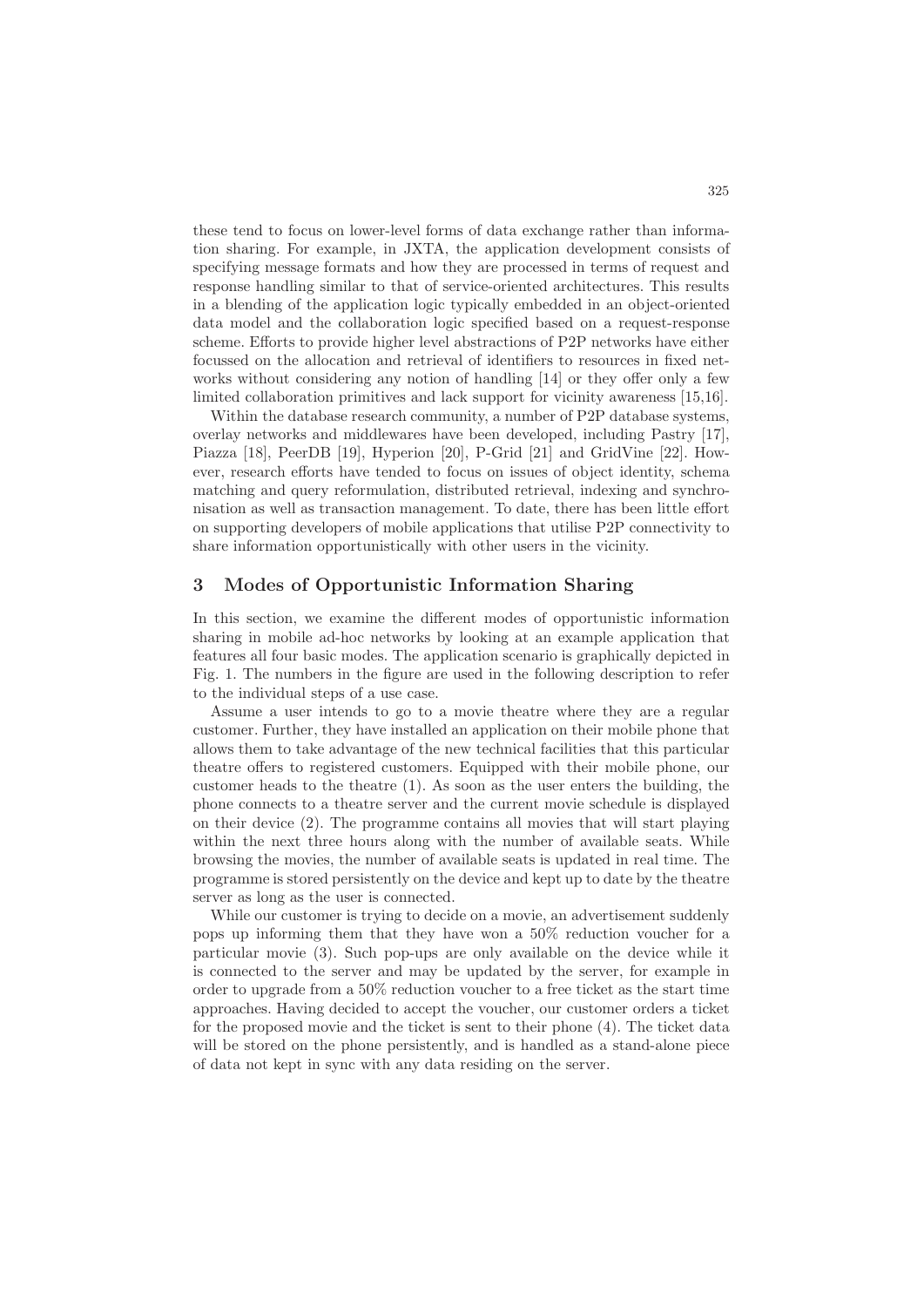Now our customer realises that they have left their spectacles at home and decides to return home to collect it before the start of the movie. When they leave the building, their application indicates that it is no longer connected with the server (5). As a consequence, the previously received advertisements vanish. In contrast, the ticket along with the list of movies remains reminding them of the start time. They later return and watch the movie  $(6)$ . Their ticket gets marked as expired (7) and therefore will be removed from their mobile phone when leaving the movie theatre  $(8)$ .



Fig. 1. Application

The short-range connections between personal mobile devices or between mobile devices and fixed installations described in this scenario allow for information to be shared based on physical proximity. In a mobile environment, connections are likely to be short-lived as devices move in and out of range. Therefore, one consideration is whether shared data should still be available when the connection is lost or if it should only be available during the connection. For example, the movie schedule that users receive as soon as they enter the theatre is stored persistently so that they can still access it after leaving the theatre. In contrast, pop-up advertisements are only available on the mobile device while the users are in the theatre. Once they have left, these advertisements are automatically removed from the mobile device.

Furthermore, in some cases, shared information should be kept synchronised to whatever extent is possible after devices are disconnected, while in other cases the copies of data should be decoupled. In our scenario, the movie schedule along with the number of available seats displayed on the mobile device is continuously updated by the theatre server. Changes carried out on the server are automatically propagated to the mobile devices. When a customer leaves the theatre, their mobile device is no longer connected and hence the copy of the movie programme stored on their device will not reflect the most recent updates. However, the next time that the customer enters the theatre and connection is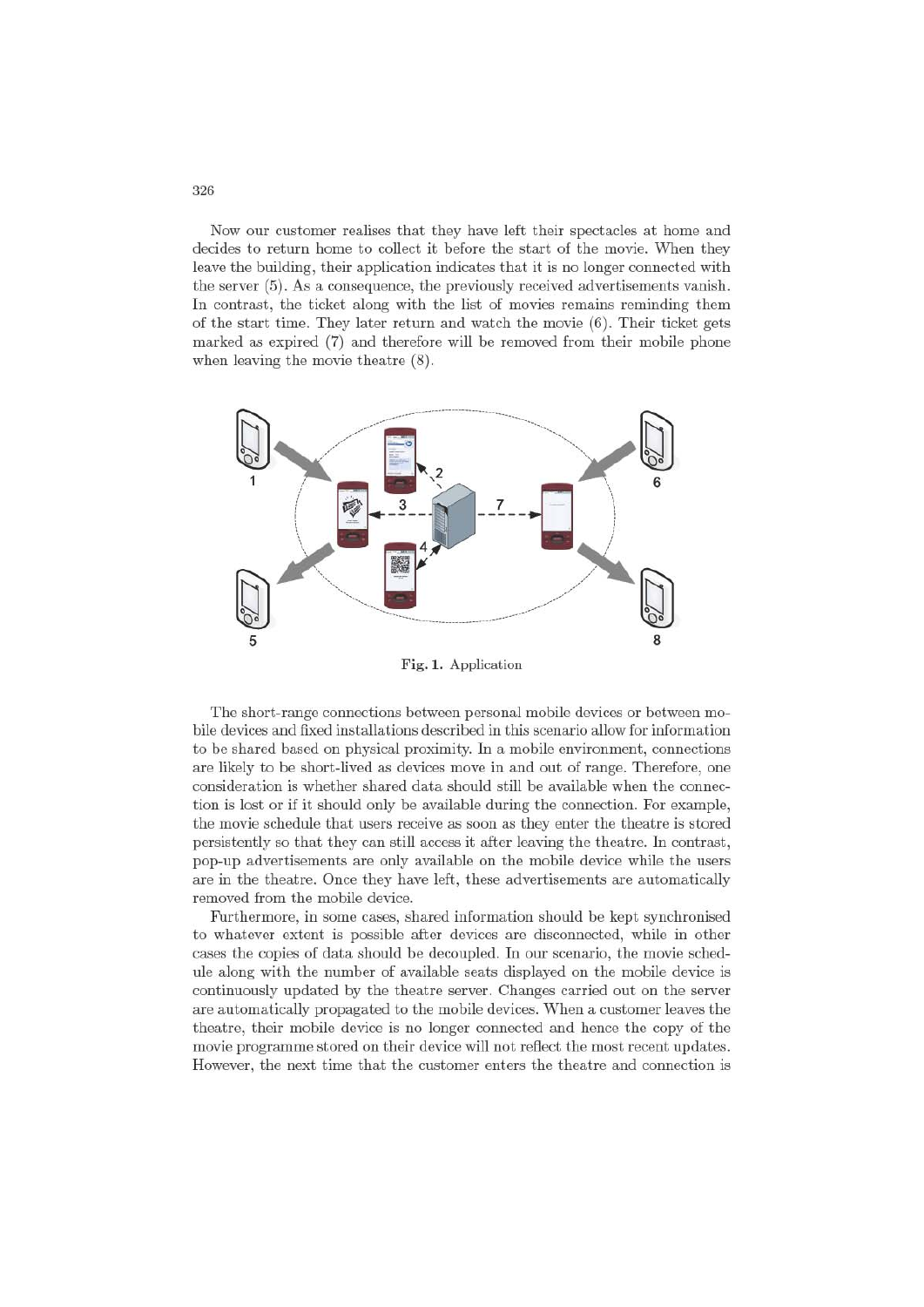re-established that data will be updated immediately. In contrast, a movie ticket is copied to the mobile device in such a way that it is decoupled from the original object residing on the server.

Taking these cases into consideration, two orthogonal concepts can be identified. Data *continuity* refers to the question of whether the lifetime of an object on a client is limited to the lifetime of the connection. Data *coupling* addresses the question of whether objects on different devices are kept synchronised. The composition of these concepts defines four modalities of information sharing as shown in Fig. 2. The horizontal axis covers the data coupling concept and the vertical axis represents the concept of data continuity. In this figure, we assume two devices are connected and take on the perspective of information being sent from a local to a remote device.



Fig. 2. Sharing Modes

The *persistent copy* mode is regarded as the default mode because it is the simplest one and is likely to be the one used most often. Upon connection, objects are copied to the remote device. The copied objects are not linked to the original ones. Instead, the original and the remote data will be treated as two distinct objects that can be manipulated independently. After disconnection, the received data remains visible allowing further offline access.

In *transient copy* mode, received objects are deleted as soon as the devices disconnect. Access to information on the receiver's device is therefore determined by the state of connectivity. However, the received objects are still treated as independent and, therefore, while the devices are connected and the data is visible, updates are not propagated.

In persistent synchronisation mode, when devices connect, data is transferred in such a way that it remains available after disconnection. As long as the connection is established, updates are propagated. Clearly, object synchronisation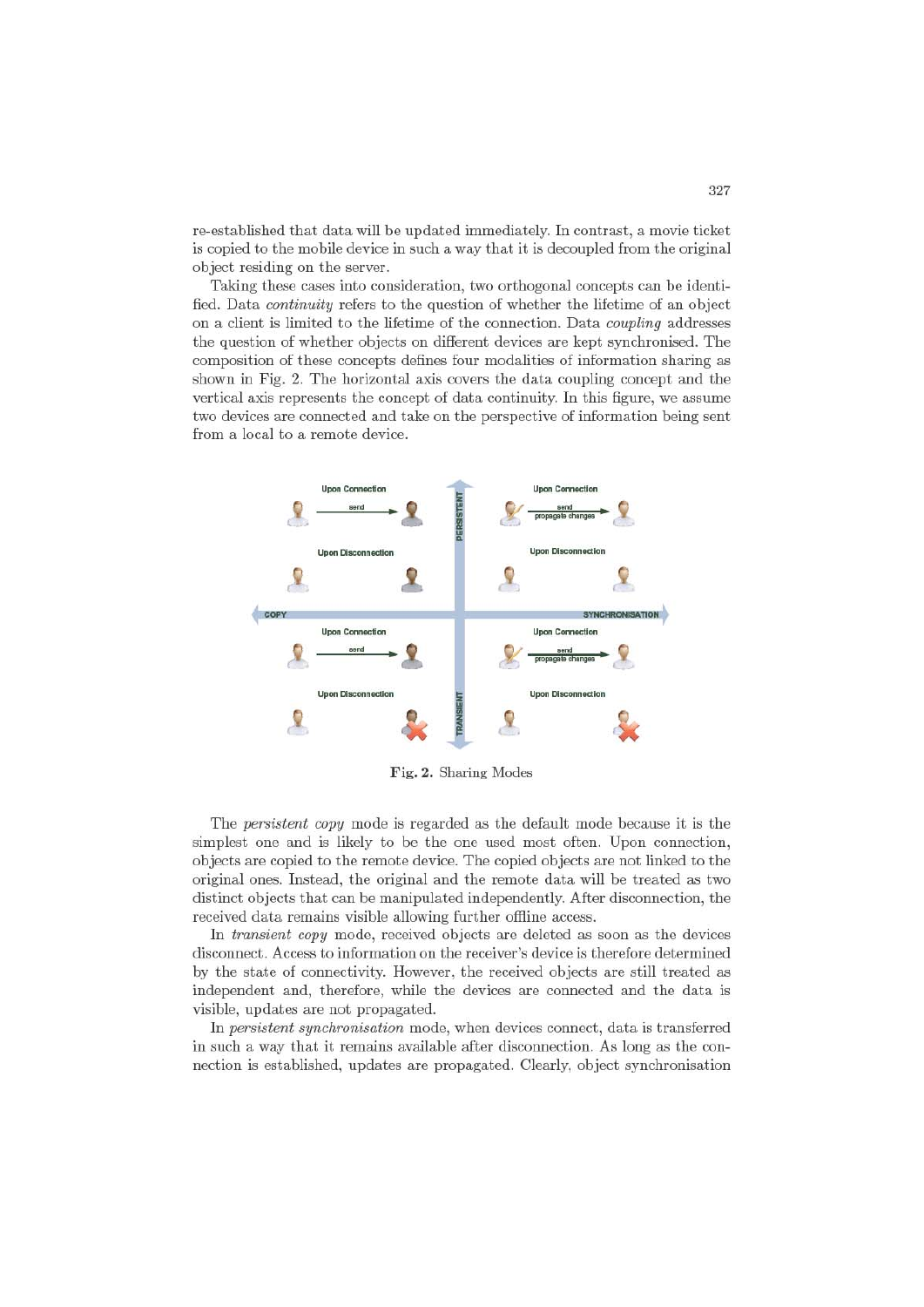cannot take place after disconnection. However, data will be synchronised as soon as the connection is re-established. The access to local data is always possible, hence allowing offline operation.

Finally, the transient synchronisation mode covers the case when data on the receiver device is only visible during connection and updates are propagated. Manipulations of the data do not need to be tracked after disconnection because, upon disconnection, the data on the remote device no longer exists.

Note that the mode in which objects are shared may be altered after they have been shared. For example, objects shared in transient mode can be set to be persistent by the receiver. As a result, these objects will not be deleted upon disconnection. Persistent objects may be set to be transient in which case they will be deleted. Similarly, synchronised objects can be decoupled and objects that have been shared in copy mode may be set to be synchronised.

## **4 Platform for Opportunistic Information Sharing**

To support the development of mobile applications that take advantage of ad-hoc network connections for opportunistic information sharing, we have developed a general platform based on an abstract model of information sharing that offers the four basic modes of information sharing presented in the previous section. The model is based on the classification of objects into collections that determine the basic sharing mode. Further, an event model allows handlers to be registered for particular events such as the addition/removal of an object to/from a collection or updates to attribute values of objects within a collection. Upon such events, the registered handlers are notified and, consequently, the handlers execute their actions which implement the specific sharing logic.

All sharing modes are implemented based on the collections shown in Fig. 3. The root collection named Objects contains all existing objects and the Shared Objects collection is a subcollection that contains all objects that have either been sent or received. In the previous section, we identified two orthogonal sharing mode dimensions, namely transient—persistent and copy—synchronisation. Each of these dimensions is represented as a single subcollection of the Shared Objects collection. Thus, the Transient collection represents those objects which are shared and not persistent while the Synchronised collection represents those objects which are shared and synchronised i.e. not decoupled as in the case of copy. Objects can belong to neither, one or both of these subcollections, thereby representing the four different modes of information sharing.

Handlers registered to be notified about the arrival or departure of peers to and from physical proximity, as well as for changes to object attribute values, drive the sharing process in terms of actions. The actions consist of executing queries, propagating updates, sending objects and adding or removing sent and received objects to and from collections. The sequence of actions specific to particular sharing modes are summarised in Tab. 1.

We now outline how the collections are used in order to realise the four different sharing modes. For the sake of simplicity, we assume two peers sharing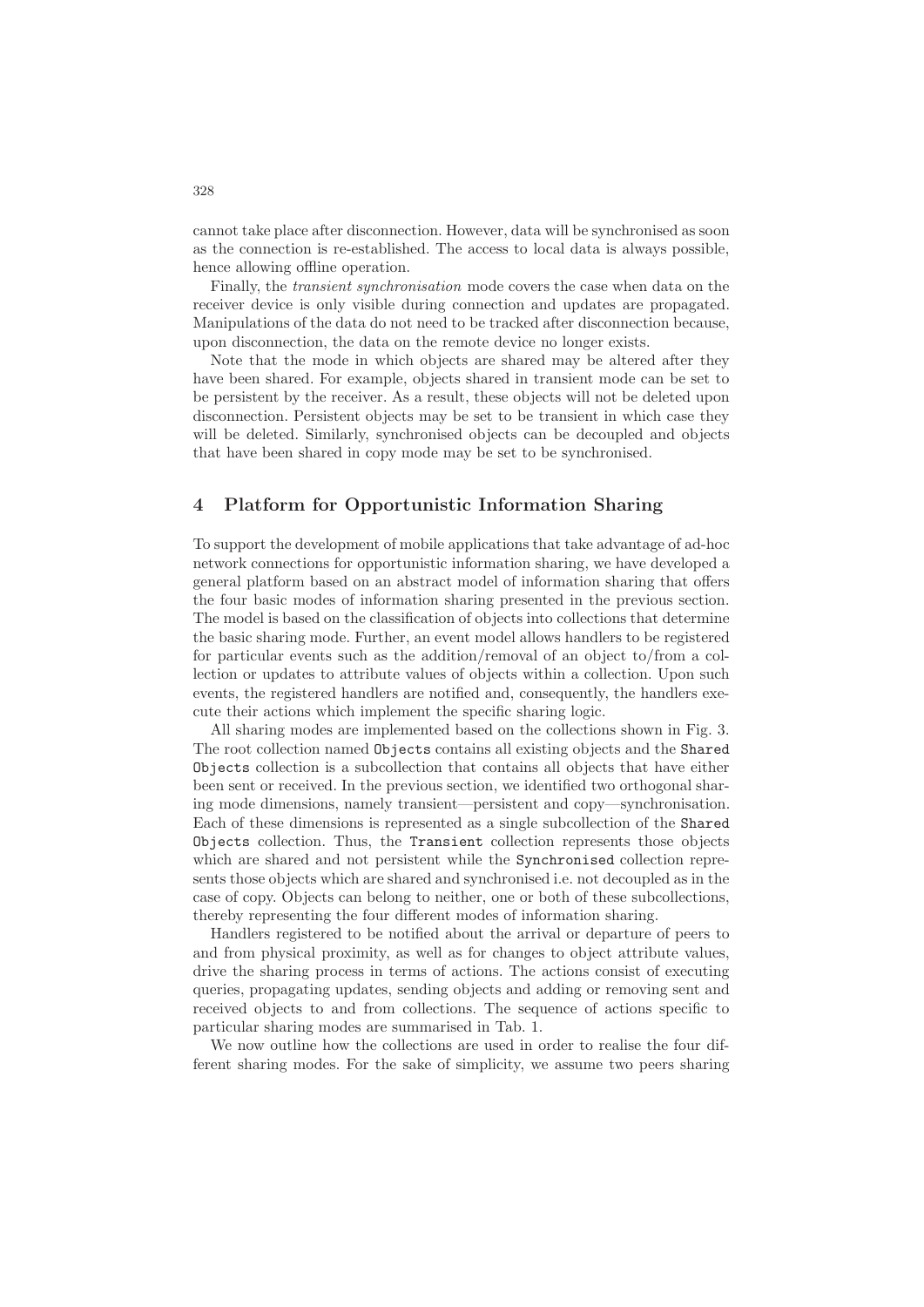

Fig. 3. Collection model of the sharing modes

| Table 1. Operations associated with sharing modes |  |  |  |  |
|---------------------------------------------------|--|--|--|--|
|---------------------------------------------------|--|--|--|--|

|             | Sender                                                   | Receiver                                                        |  |  |
|-------------|----------------------------------------------------------|-----------------------------------------------------------------|--|--|
| Persistent  | Upon connection                                          |                                                                 |  |  |
| Copy        | Insert into Shared Objects                               | Insert into Shared Objects                                      |  |  |
|             | Insert into Receiver                                     | Insert into Sender                                              |  |  |
|             | Upon disconnection                                       |                                                                 |  |  |
|             |                                                          |                                                                 |  |  |
| Transient   | Upon connection                                          |                                                                 |  |  |
| $\bf{Copy}$ | Insert into Shared Objects                               | Insert into Shared Objects                                      |  |  |
|             | Insert into Receiver                                     | Insert into Sender                                              |  |  |
|             |                                                          | Insert into Transient                                           |  |  |
|             | Upon disconnection                                       |                                                                 |  |  |
|             |                                                          | Delete                                                          |  |  |
| Persistent  | Upon connection                                          |                                                                 |  |  |
|             | <b>Synchronisation</b> Insert into Shared Objects        | Insert into Shared Objects                                      |  |  |
|             | Insert into Receiver                                     | Insert into Sender                                              |  |  |
|             | Insert into Synchronised                                 | Insert into Synchronised                                        |  |  |
|             |                                                          | Handler on synchronised objects Handler on synchronised objects |  |  |
|             | Propagate/Apply changes                                  | Propagate/Apply changes                                         |  |  |
|             | Upon disconnection                                       |                                                                 |  |  |
|             | Track changes                                            | Track changes                                                   |  |  |
| Transient   | Upon connection                                          |                                                                 |  |  |
|             | Synchronisation Insert into Shared Objects               | Insert into Shared Objects                                      |  |  |
|             | Insert into Receiver                                     | Insert into Sender                                              |  |  |
|             | Insert into Synchronised                                 | Insert into Transient                                           |  |  |
|             | Handler on synchronised objects Insert into Synchronised |                                                                 |  |  |
|             | Propagate/Apply changes                                  | Handler on synchronised objects                                 |  |  |
|             |                                                          | Propagate/Apply changes                                         |  |  |
|             | Upon disconnection                                       |                                                                 |  |  |
|             | Remove from Synchronised                                 | Delete                                                          |  |  |

a single object under a particular sharing mode, where one of them acts as a sender and the other one as a receiver. One-to-many and many-to-one object sharing which typically occur in mobile settings can always be represented by multiple and directed one-to-one object transfers. Note that, for a particular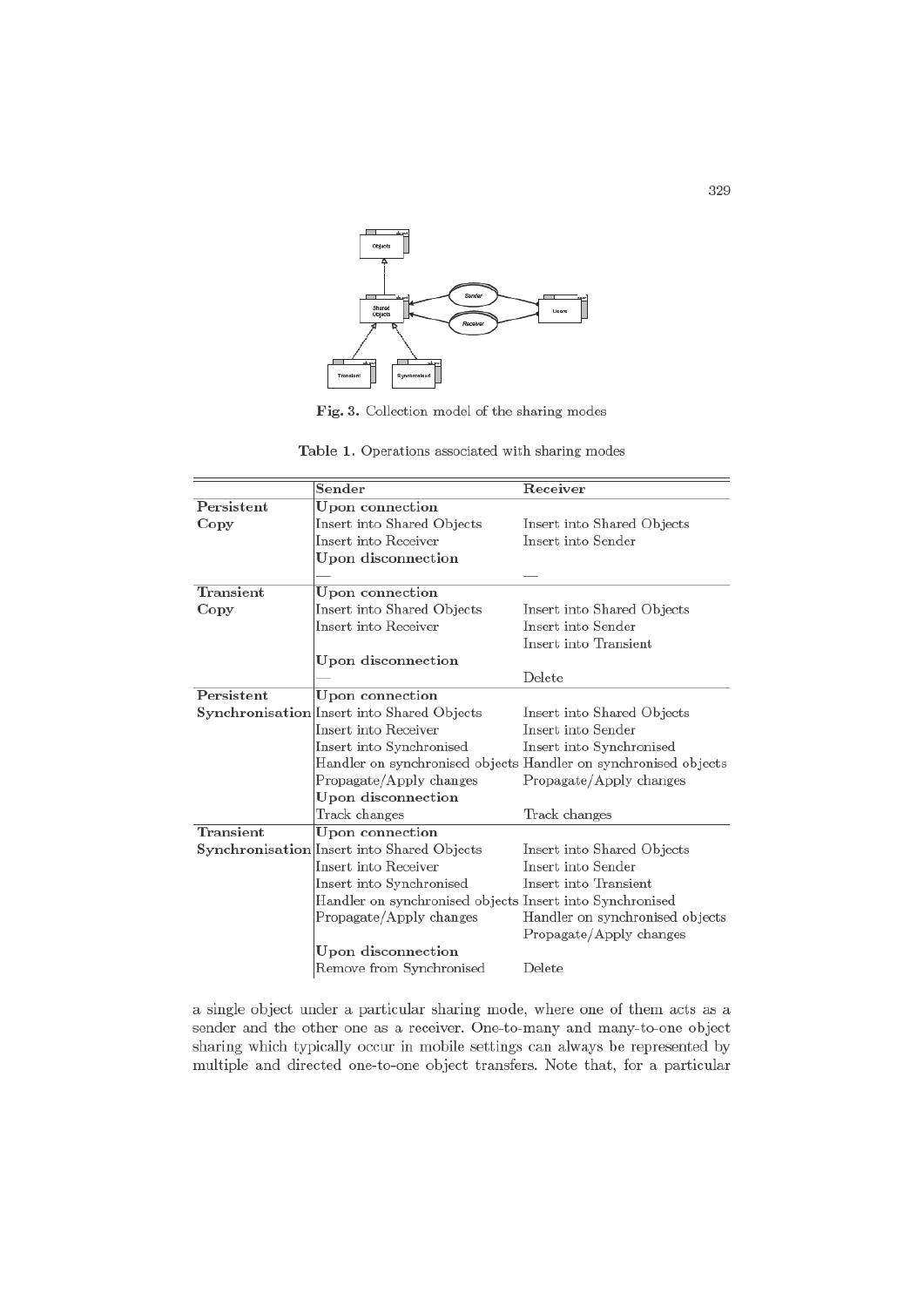object to be shared, the sharing mode is defined and known to the system on both the sender and receiver side. The way in which objects are associated with a particular sharing mode will be explained in the following section when we show how applications are developed.

Figure 4 highlights those collections and associations to which a shared object or other objects are added and how they are associated. In the four sharing modes, all sent and received objects are inserted into the Shared Objects collection. Additionally, received objects are associated with the sending peer using the Sender association on the receiver side. Thus, we can avoid exchanging objects that have already been sent in persistent sharing modes. Conversely, sent objects are associated with the receiving peer using the Receiver association on the sender side. This information is exploited for the propagation of updates.



Fig. 4. Association of shared objects with sending and receiving peer

Figure 5 shows the collections to which an object being shared is added. The set of collections to which it is added can be seen as a configuration resulting in the object being shared in a configuration-specific sharing mode. The configuration is a classification and therefore it is the classification that determines the mode. Since objects can be dynamically classified at runtime, the sharing mode can also be managed dynamically at runtime.



Fig. 5. Sharing mode-specific classifications of shared objects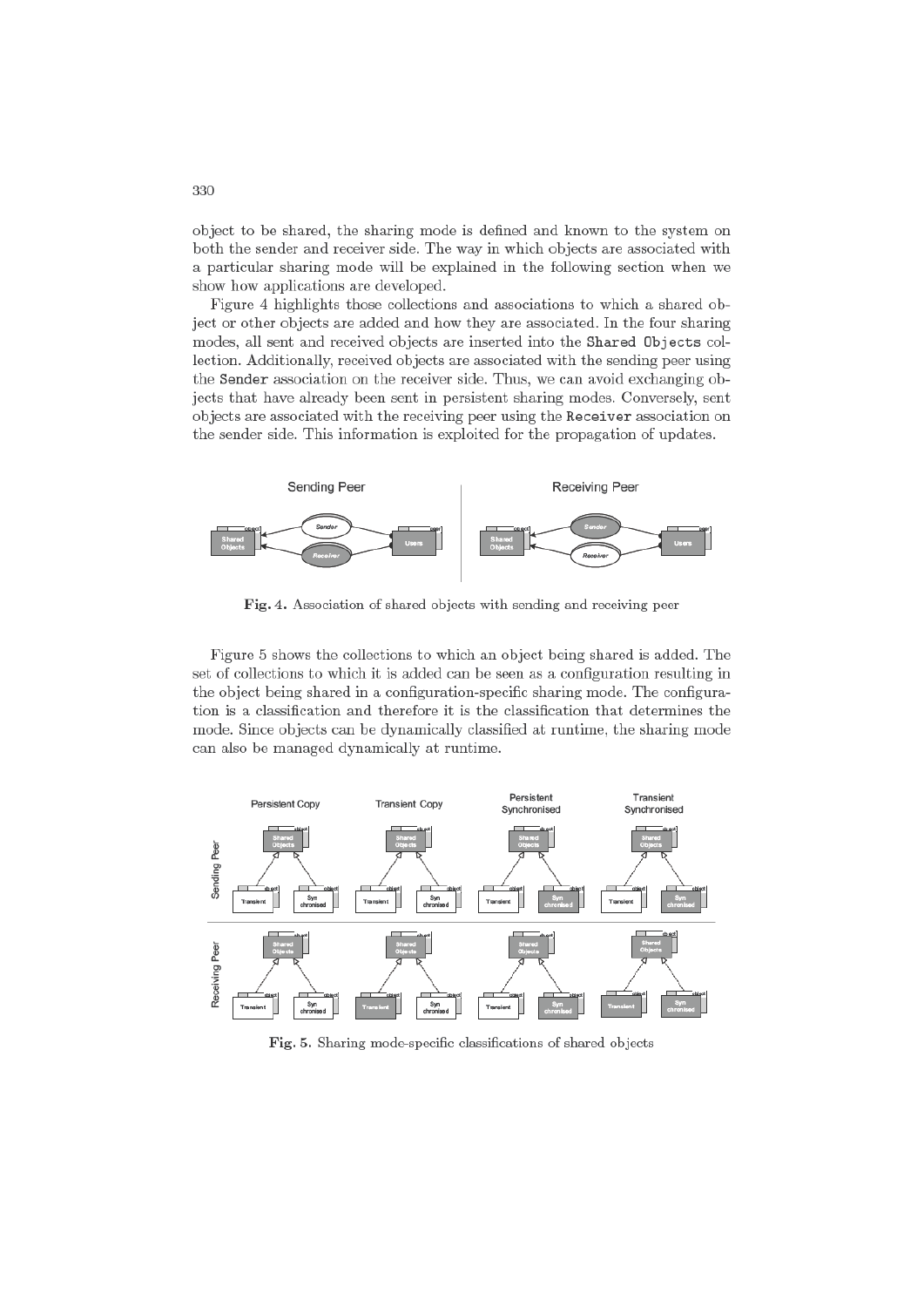If an object is to be shared in persistent copy mode, it is not classified any further. As a result, the object will simply be sent or received, persist despite disconnections and not be kept synchronised. If an object is shared in transient mode, it will additionally be put into the Transient collection on the receiver side, when it is received. Upon disappearance of the sending peer, a handler retrieves all members of this collection which are associated with the disappearing peer by means of a query. These objects are deleted in order to guarantee that they are no longer visible nor accessible.

In the case that an object should be shared in synchronised mode, it is put into the Synchronised collection on the sender and receiver sides, before being sent and after having been received, respectively. On both sides, a handler is registered to observe changes on all members of that collection. When updates are performed, the handler action will propagate the changes to the peers associated with the updated objects. If such peers are not in the vicinity, the handler retains its action so that it will be re-executed as soon as a connection has been re-established. Finally, if an object is to be shared in transient synchronised mode, it will be put into the Synchronised collection on both the sender and receiver sides as well as into the Transient collection on the receiver side. The effect will be the combination of the effects of having the object in one of the collections as described for the persistent synchronised and transient copy mode.

The sharing mode of an object is changed by adapting its classification. An object configured to be shared in transient mode can be removed from the Transient collection during connection. As a result, it will not be deleted when the connection is lost. Conversely, persistent objects may be added to this collection in order to make them transient. The synchronisation mode may be altered by adding or removing objects from the Synchronised collection.

### **5 Application Development**

Having presented our model of the sharing modes based on collections, we now describe the implementation of the application scenario presented in the previous section. For the sake of a comprehensive overview, we start at the beginning by presenting how a database is created and opened using the following code.

```
DatabaseManager dbms = new DatabaseManager();
dbms.createDatabase("MovieTheatreApplication");
Database db = dbms.open("MovieTheatreApplication");
```
The application domain is modeled by four different types which are depicted in Fig. 6 by means of UML classes. Since these types are implemented as regular Java classes, we do not show the program code. The Movie class consists of a name, a start time, number of available seats and a description. A Ticket has attributes referencing the customer peer and the movie. A peer object contains all necessary information to identify and connect to a peer. An Order contains a peer and a movie object. In terms of advertisements, an image together with a string phrase can be specified when an object of type Advertisement is created.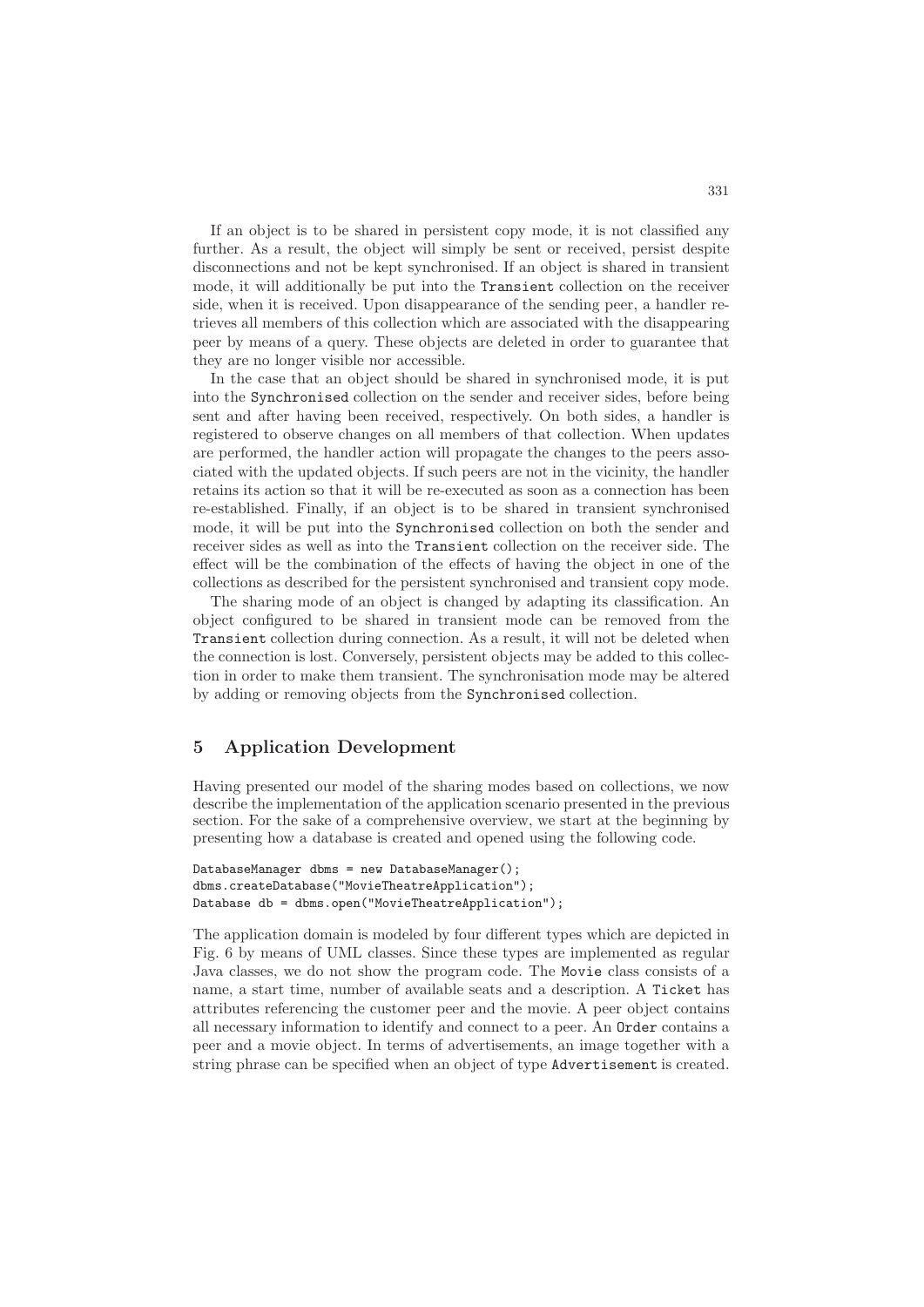| Movie                                             | Ticket                     | Order                      | Advertisement                 |
|---------------------------------------------------|----------------------------|----------------------------|-------------------------------|
| name: String<br>time: Date<br>availableSeats: int | user: Peer<br>movie: Movie | user: Peer<br>movie: Movie | text: String<br>image: byte[] |

Fig. 6. UML diagrams of domain types



Fig. 7. Collection model

As shown in Fig. 7, a collection for every type is created to manage the extents of the types as well as one subcollection to classify tickets as expired. These collections are all set to be persistent collections with the effect that all members are stored in the database. A collection is created by providing its name and membertype and made persistent as shown by the following statements.

#### Collection<Movie> movies = db.createCollection("Movies", Movie.class); movies.setPersistent();

When the user in our scenario enters the building for the first time, their mobile device automatically connects to the server provided by the movie theatre. The current movie programme is presented to the user based on the following query to select movies showing in the next 3 hours:

```
QueryNode < Movie> selection = db. queries().
  select(movies, Movie.time, System.currentTimeMillis()
    + 3 * 3600000, BinaryOperator.SMALLER);
```
The application running on the handheld device makes the Movies collection available and therefore it is able to receive members. Available collections contain those objects that are shared and are made available in a particular sharing mode. Therefore, the sharing mode for a particular object is defined by the collection through which it is shared. In the case of the Movies collection, whenever changes to the movie items are carried out on the server, the updates are forwarded to all visitors. This is realised by making the movie collection available in persistent synchronised mode as shown in the following code:

movies.makeAvailable(selection, Synchronised.TRUE && Persistent.TRUE);

The sharing is initiated by the appearance of a peer in physical proximity to the movie theatre which is translated to a new member added to the Vicinity collection. Consequently, a handler must be created which executes the query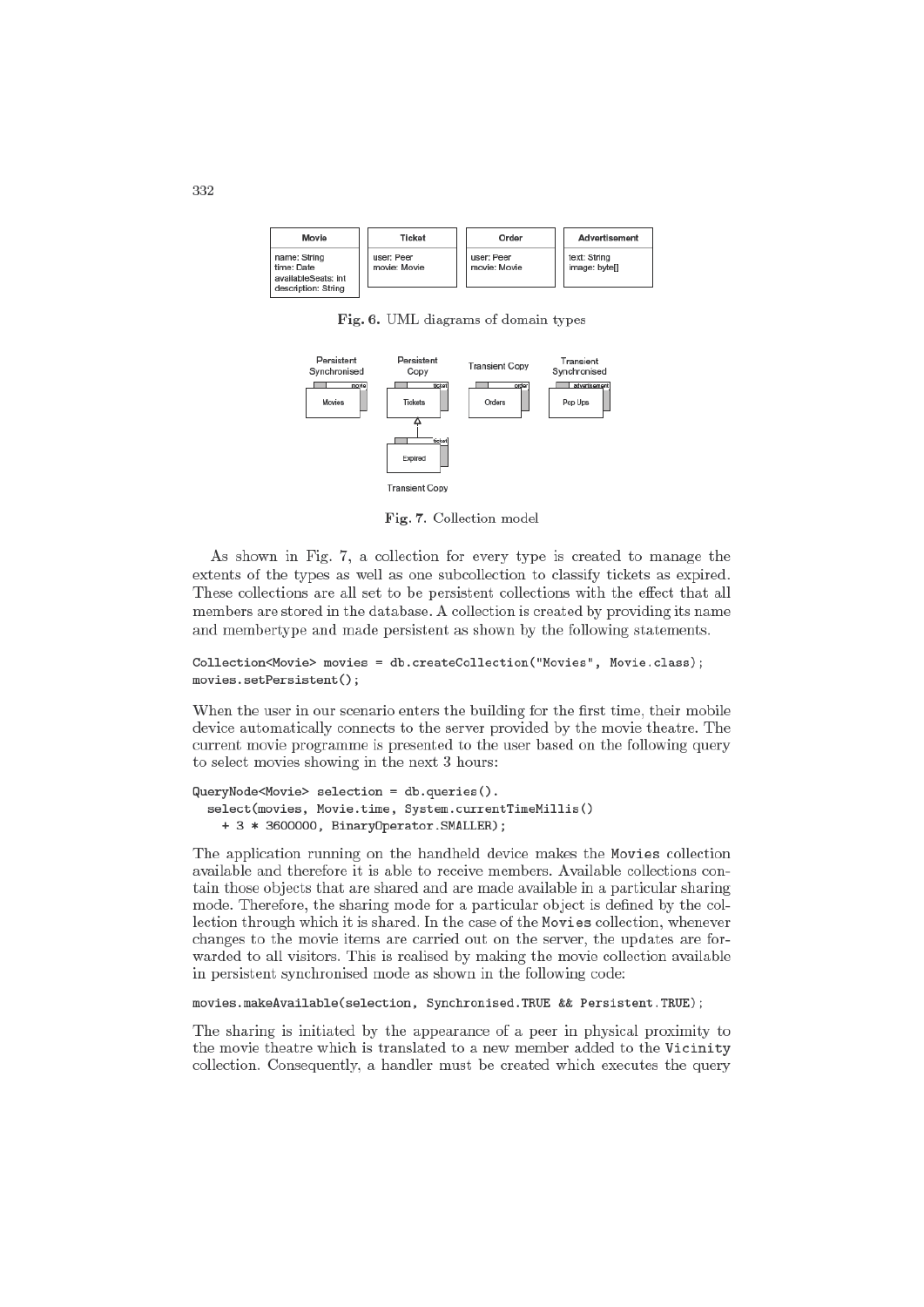specified above and sends the query result to the new peer in the vicinity. This handler is then registered with the vicinity collection for addition events.

```
class VicinityHandler implements Handler {
  private Collection collection;
  public VicinityHandler(Collection collection) {
    this.collection = collection;
  }
  public void action(Event event) {
    Peer peer = ((AddEvent)event).getMember();
    Collection<Movie> result = this.collection.query().execute();
    Connectivity.send(peer, result);
  }
};
Handler handler = new VicinityHandler(movies);
db.queries().collection("Vicinity").addAdditionHandler(handler);
```
The other collections are created and made available similarly. The Advertisements collection is made available on the device of the user as well as on the server. As long as the user resides within the building and stays connected, advertisements can be distributed and updated at any time as defined for the transient synchronised mode.

The functionality to order a ticket is also implemented based on the notion of shared collections. The Orders collection is made available on both the mobile devices and the server. The server application acts as a client and receives order items. Since these items are only required to exist while the user is at the cashpoint, the availability is set to transient. The receipt of an order item will be treated by a handler registered for addition events on the Orders collection. The handler action is executed resulting in the creation of a ticket object that is added to the Tickets collection which will be transfered directly to the requesting device. Orders are handled immediately which leaves no time for updates. Therefore this collection is not set to be in synchronisation mode.

A ticket is a unique item that cannot be changed by the client nor by the server application. It stays visible independently of whether a connection is established or not. Both of these requirements are covered by the persistent copy mode. However, as soon as a movie starts, the server application sets the user's ticket to be expired. This is achieved by adding the ticket object to the subcollection of the Tickets collection named Expired. This subcollection has been made available with a transient copy sharing mode which overrides the sharing mode of the supercollection. Therefore, the ticket object residing on the mobile device will be removed from the device as soon as the user leaves the theatre.

# **6 Platform Implementation**

Our platform is composed of three components as shown in Fig. 8. A collection framework allows objects to be classified, shared and stored persistently. An event system offers the means to define events, to register handlers to be notified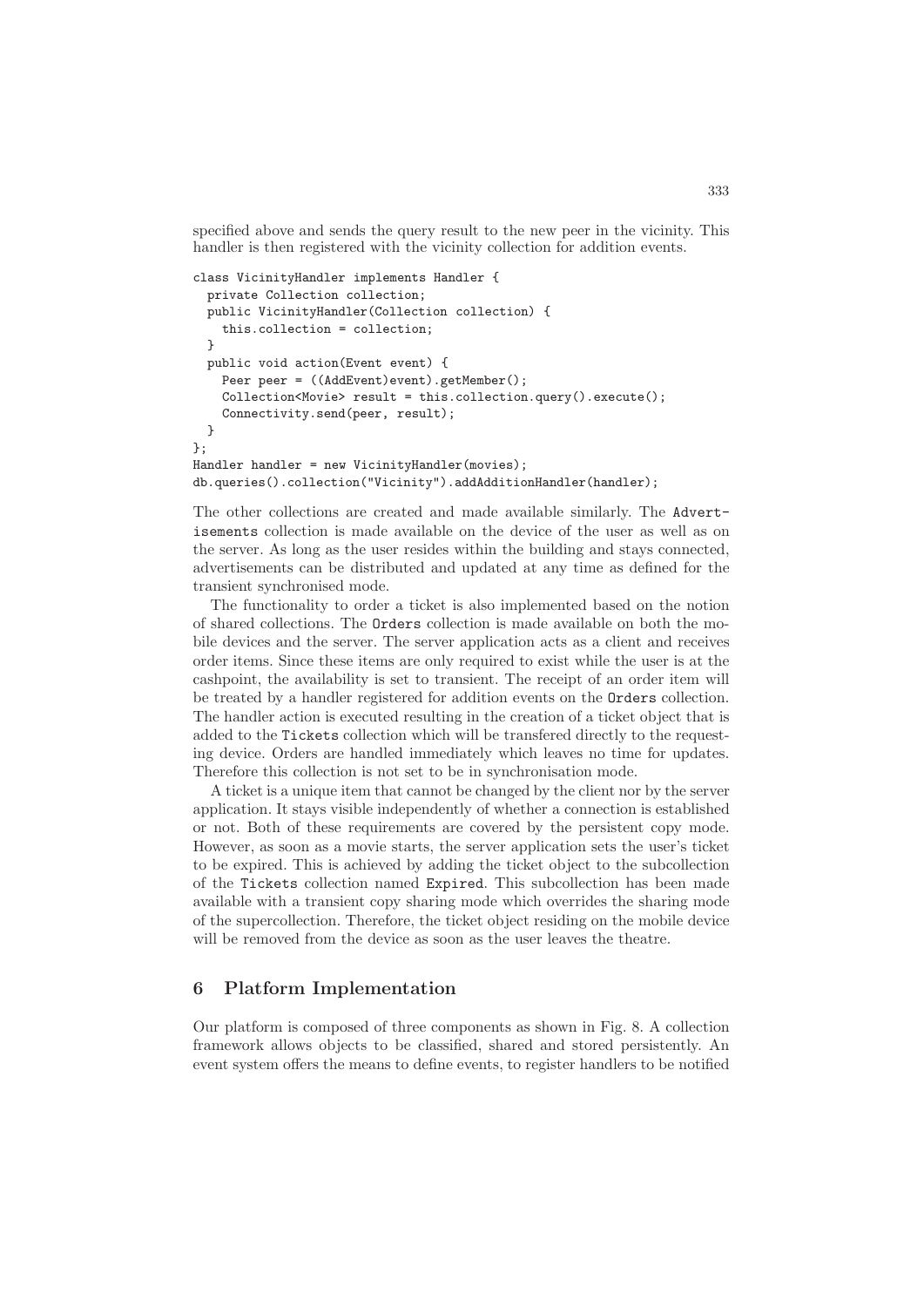

Fig. 8. Architecture

about events and to associate actions with handlers. Finally, a sharing mode component implements the modalities introduced in Sect. 3 based on the other two components.

An application programming interface (API) provides access to a database management system that manages collections, events, handlers and query representations. Through the API, database instances can be created, opened, closed and deleted, as well as allowing objects, collections, events, handlers and queries to be created, retrieved and deleted, defined and executed with a database instance. The platform is implemented in Java allowing mobile applications to be implemented using the regular Java platform.

#### $6.1$ Collections

Our platform is based on an extension of a P2P collection framework that we developed previously [23]. We therefore first give an overview of the concept of a P2P collection. Fig. 9 presents the concept as a UML diagram. A P2P collection has a name with which it can be retrieved within a query and membertype defining the type of its members. It allows members to be accessed and dynamically added and removed at runtime. A P2P collection may optionally store its members persistently which can be configured at design and runtime. Furthermore, a query system allows P2P collections to be retrieved, unified, intersected and objects to be selected, mapped and accessed.

As shown in Sect. 5, sharing is implemented by making collections available or unavailable. An available P2P collection can send and receive members to and from compatible collections residing on remote peers. Two P2P collections are compatible if they have the same name and compatible membertypes. Members may be sent upon explicit request or automatically as a result of a peer appearing in physical proximity to another one. Members that are sent from a source collection to a target collection will appear as members of the target collection. In some cases where members are shared automatically as soon as users are in each other's proximity, there must be a way of selecting which members of a collection to send. For this purpose, a query can be defined and provided when the P2P collection is made available to return the required members.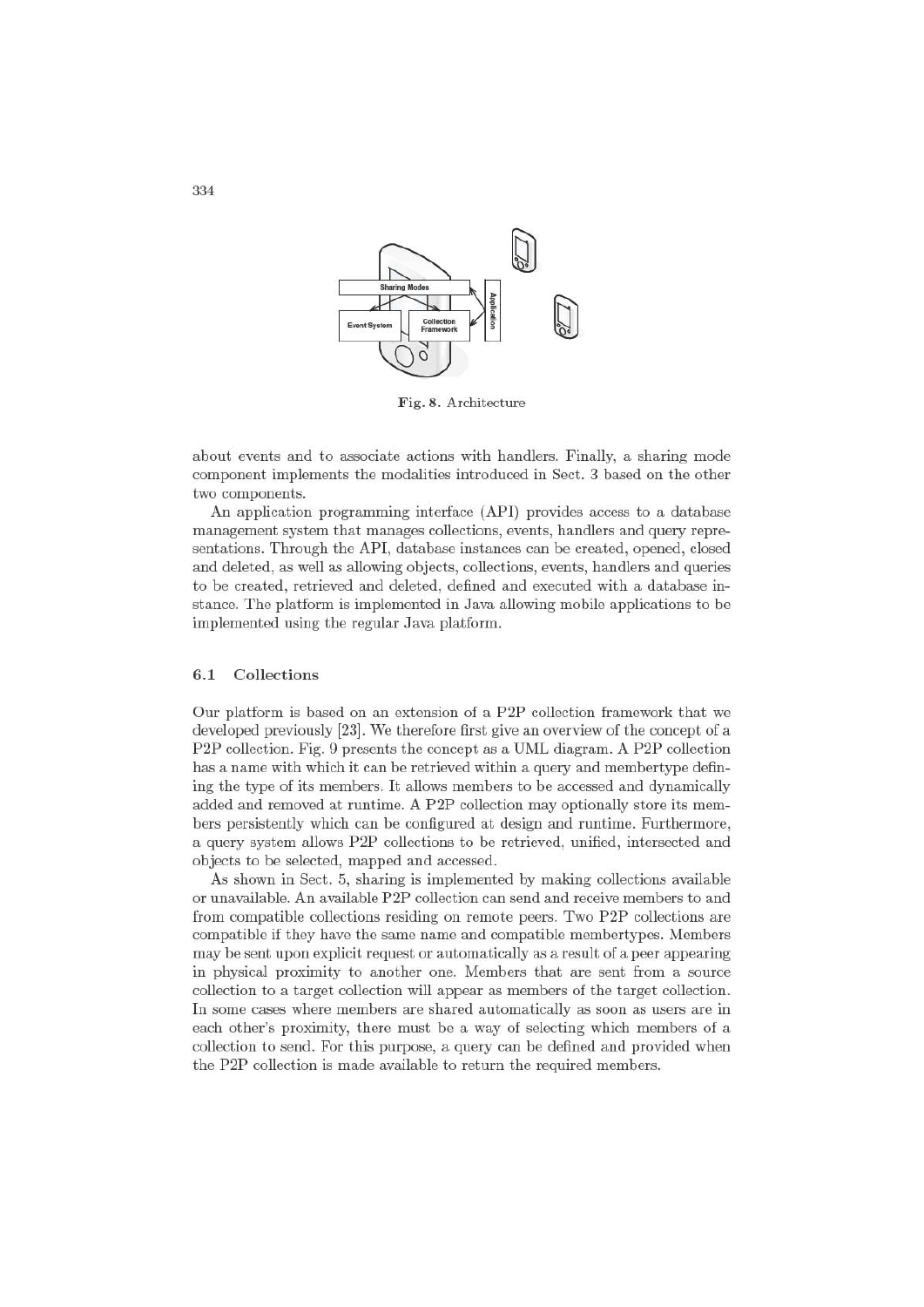

Having P2P collections as a central point for information sharing affects the manner in which applications are developed. In a model-driven development scenario, this results in one additional step. First, the application domain is modeled in terms of types which map to Java classes. In a second step, P2P collections are defined. By default, a P2P collection is created for each domain type to represent its extent. Collections and subcollections as well as associations may be added at any time in order to further classify domain objects.

#### **6.2 Events**

The second component of our platform for information sharing in mobile adhoc networks is an event system based on a unified event model for object databases [24,25]. We describe here those concepts required in the scope of this work. The original motivation of our event system was to unify concepts for event handling found in object-oriented programming languages with trigger mechanisms from database systems in the setting of object databases. Current object-oriented databases offer limited support for event handling and often delegate this issue to the programming language. We believe that object databases need a well-defined event model that offers the generality and flexibility supported in active databases and modern event processing systems.

We base our event model on the four concepts of *event triggers*, *event types*, event handlers and event actions shown in Fig. 10. Event triggers are an abstraction of low-level operations that occur in the database such as an object being created, changed or added to a collection. Apart from being bound to such database operations, event triggers can also be bound to a schedule that determines when they are fired. Finally, they can also be fired explicitly by the user or the application code. Each event trigger is associated with an event type that defines the type of the event objects that are fired by the trigger. In addition to an attribute identifying the source of the event, event objects can also carry other information depending on the context in which they were fired. Whenever an event object is created by a trigger, our system matches it to event handlers that are registered to process events of a given type. All matching handlers are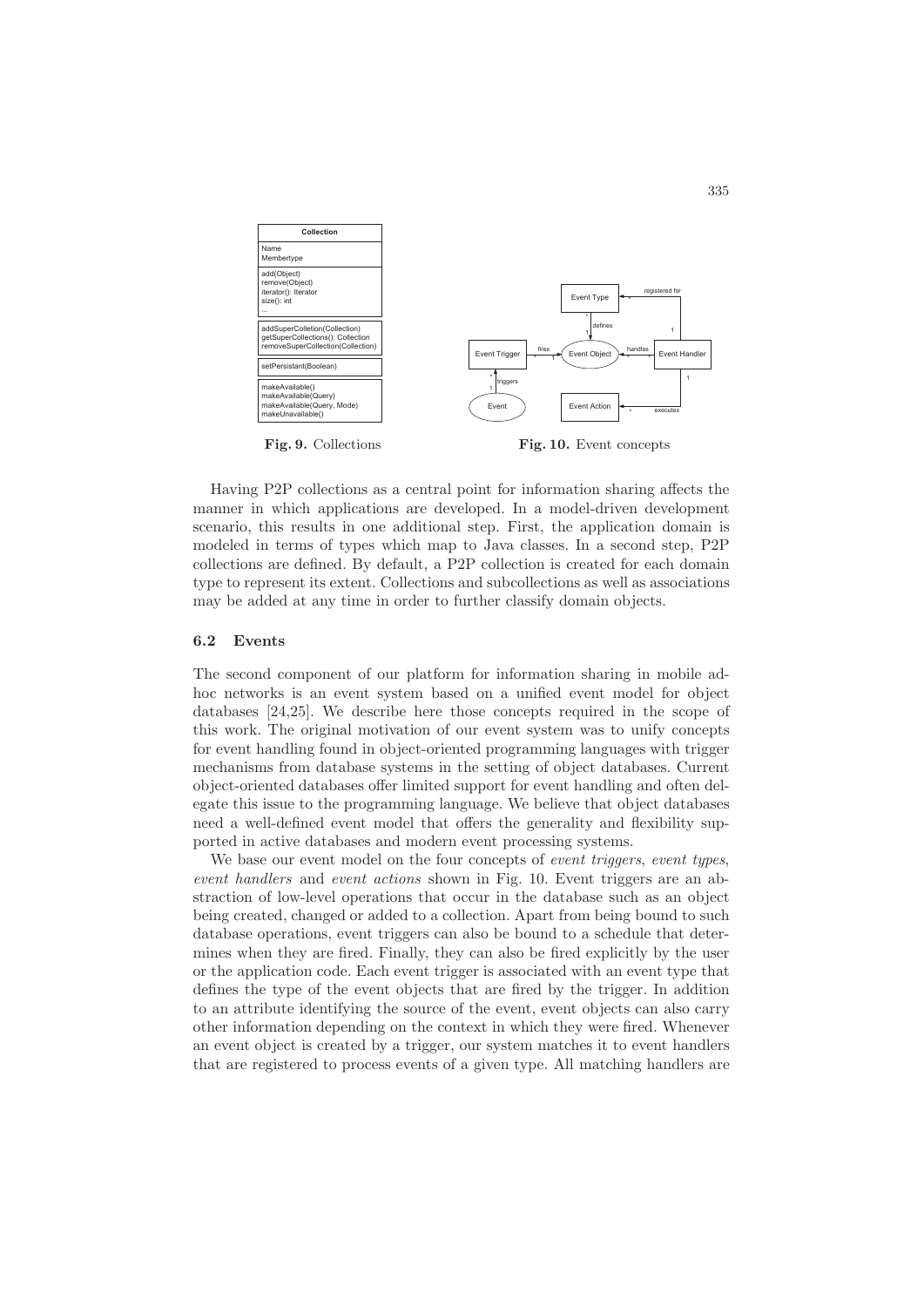notified and the event object is passed to them. A handler can define a conditional expression that guards the execution of the event handling logic. If this expression evaluates to true, the handler invokes its associated event action and passes the required parameters.

By introducing separate concepts for event triggers, types, handlers and actions, event processing functionality can be made orthogonal to persistence. The model supports user-defined as well as system-defined event types with a registration service that allows one or more handlers to be associated with the same event type. Further, the model supports reuse of event types and event distribution which is an important requirement in the context of this work.

#### **6.3 Sharing Modes**

Once a P2P collection has been made available, it can either share members by explicit request or automatically upon the arrival of a peer in the physical vicinity. In the latter case, the collection is notified about the new peer, executes the query and sends the query result with the sharing mode specified by the available collection. As part of the P2P collection framework, a system collection named Vicinity contains objects representing peers. This collection is a direct representation of a peer's physical proximity and contains all those peers that are in the vicinity. A new peer appearing in the vicinity will trigger the creation of a new peer object which will be added to this collection. Conversely, the disappearance of a peer will trigger the removal of the respective object from the vicinity collection. Available collections register handlers with this vicinity collection to be notified about the addition or removal of peer objects. Upon notification, the mode-specific sharing process is executed.

Our platform for opportunistic information sharing integrates the P2P collection framework with the event system and also introduces new functionality to implement the sharing modes. By default, an available collection shares its members in persistent copy mode. If another mode is favoured, a particular mode can be provided as a second argument when the collection is made available. As a result, the sharing mode for a particular object is defined by the available collection of which it is a member. A sharing mode may be changed at any time by making a collection available once more with the new mode. Note that sharing modes of subcollections override the modes of the supercollections, only for those objects that are members of the subcollections. As a result, not only can the sharing mode of an available collection be changed dynamically at runtime but, using subcollections, it can also be adapted for dynamic subsets of objects.

#### **7 Discussion**

In [23], we compare the effort required to implement mobile applications using our P2P collection framework with that required if using mobile phone SDKs such as Java WTK. Figure 11 compares the components needed and the amount of interaction required to implement data persistence, vicinity awareness and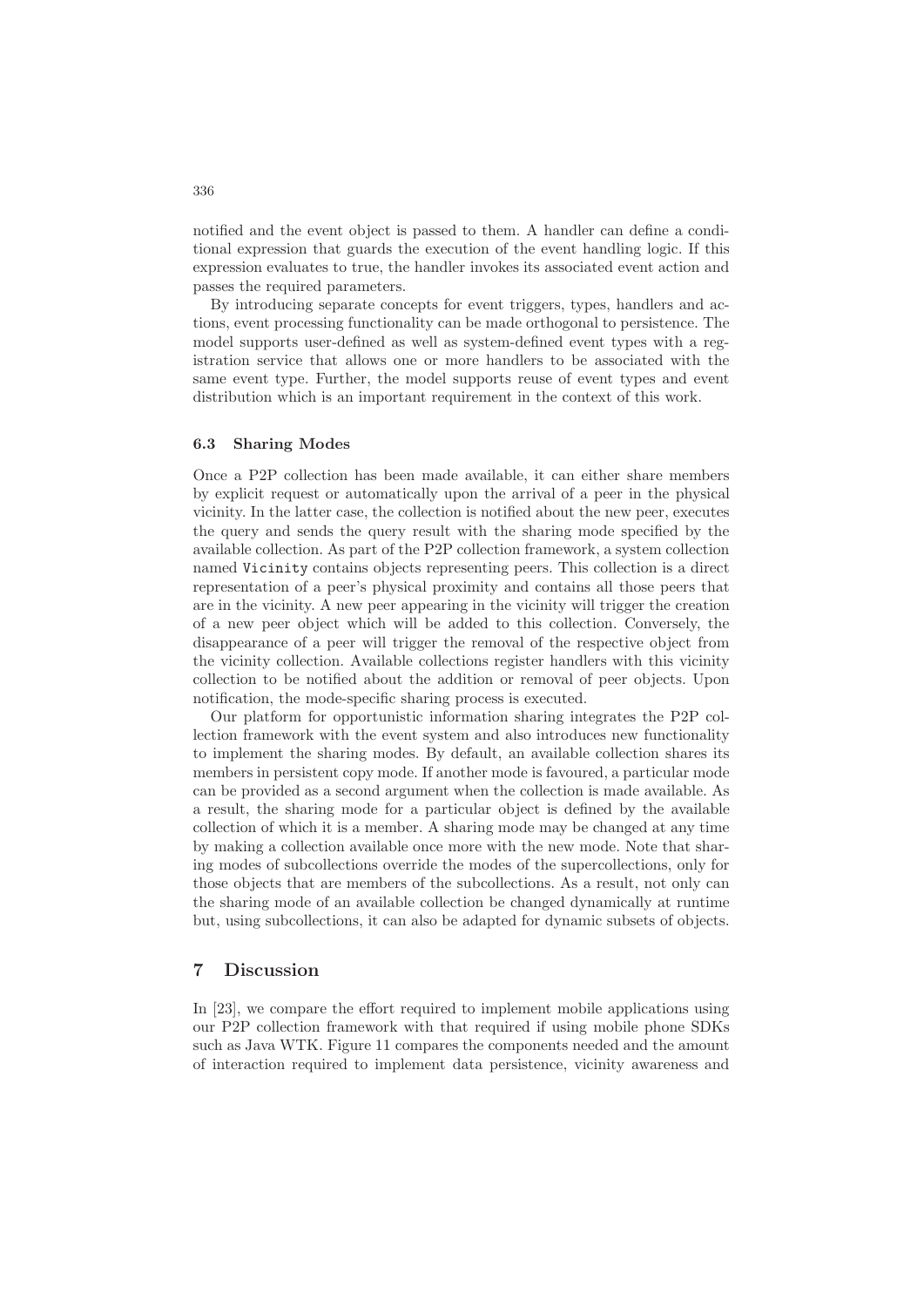

Fig. 11. Comparison of using Java WTK (left) and our platform (right)

data sharing using Java WTK, on the left hand side, and our P2P collection framework, on the right hand side. The ability to be able to simply set collections to store their members persistently is a great improvement compared to Java WTK where application objects have to be serialised manually and stored using key-value records. In order to store objects of a particular type based on key-value pairs, an application developer has to program a database-like component and put a lot of effort into overcoming the impedance mismatch between objects and key-value pairs. As opposed to the simple vicinity awareness mechanism provided by our platform, the developer of a Java WTK application needs to implement the scanning of the environment based on low-level connection technologies such as Bluetooth or WiFi. Moreover, using our framework, the application developer does not have to bother with low-level socket-based connectivity and data transmission in terms of serialisation and deserialisation. The fact that the developer can work at the level of the application model by deciding how data collections should be shared, and in which mode, presents a significant contribution to the development of mobile applications.

If a developer manages to implement data persistence, vicinity awareness and data sharing, the resulting sharing mode will be persistent copy. If another mode is required, the developer needs to additionally implement the mode-specific behaviour as described in Tab. 1. For transient mode, shared objects must be deleted from the device as soon as a peer is no longer in the vicinity, while the synchronisation of objects requires objects to be observed and updates to be conveved and applied. The fact that our platform does all of this greatly simplifies the developer's work as they are simply required to select sharing modes rather than having to implement them.

#### 8 Conclusions

Mobile applications with functionality to share information in ad-hoc peerto-peer networks are becoming increasingly popular. These applications target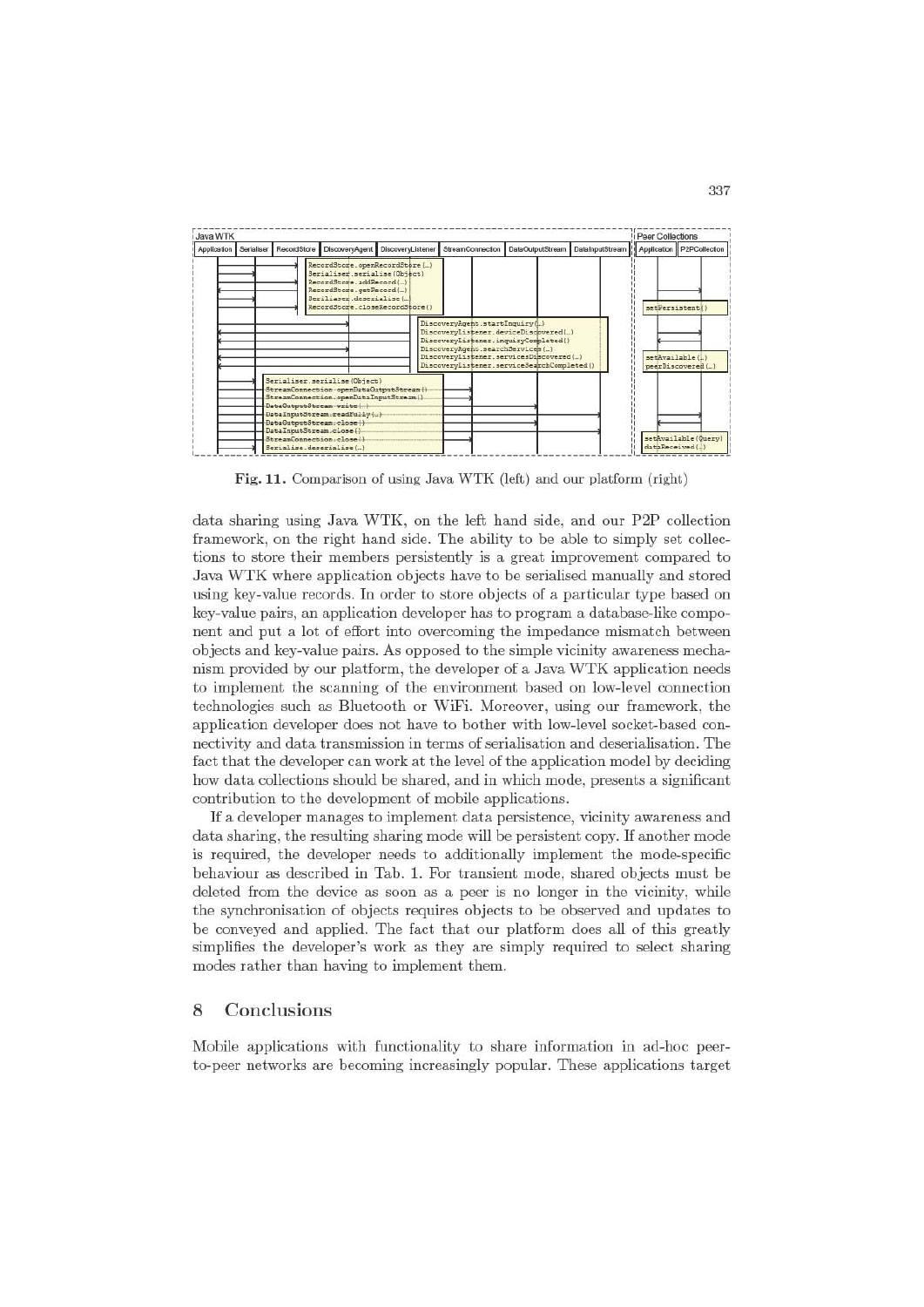domains such as collaborative filtering and location-based services which exploit the ad-hoc connectivity as a means of sharing information opportunitistically, thereby filtering information based on proximity. Therefore, in this novel class of applications, connections and disconnections throughout the life-time of a program are an integral part of the application logic rather than something to be hidden from the user and developer alike.

Due to the limited support for opportunistic information sharing in existing development platforms for mobile applications, we have designed and implemented a platform that provides high-level support to application developers. Central to the platform is support for the four basic modes of opportunistic information sharing that we have identified. These modalities are based on the observation that ad-hoc information sharing is mostly governed by two main factors, namely persistence and synchronisation. This platform builds on a P2P collection framework for sharing and persistence, an event system for the specification of event-driven application behaviour and a component that provides support for the four different sharing modes. We have shown how applications can make use of the functionality offered by the platform and compared it to the effort required using an off-the-shelf development kit.

#### **References**

- 1. de Spindler, A., Norrie, M.C., Grossniklaus, M.: Recommendation based on Opportunistic Information Sharing between Tourists. Information Technology & Tourism 10(4) (2009)
- 2. Xu, B., Ouksel, A., Wolfson, O.: Opportunistic Resource Exchange in Inter-Vehicle Ad-Hoc Networks. In: Proc. Intl. Conf. on Mobile Data Management, MDM (2004)
- 3. Burrell, J., Gay, G.K.: E-graffiti: Evaluating Real-World Use of a Context-Aware System. Interacting with Computers 14(4) (2002)
- 4. Fernandez, C., Escudero, C., Iglesia, D., Rodriguez, M., Marcote, E.: MOVIL-TOOTH: a Bluetooth Context-Aware System with Push Technology. In: Proc. IEEE Mediterranean Electrotechnical Conference, MELECON (2006)
- 5. Park, I., Hyun, S.J.: A Dynamic Mobile Transaction Management Strategy for Data-intensive Applications based on the Behaviors of Mobile Hosts. In: Information Systems and Databases (ISDB), pp. 92–97 (2002)
- 6. Repantis, T., Kalogeraki, V.: Data Dissemination in Mobile Peer-to-Peer Networks. In: Proc. Intl. Conf. on Mobile Data Management, MDM (2005)
- 7. Lee, M., Helal, S.: HiCoMo: High Commit Mobile Transactions. Distrib. Parallel Databases 11(1) (2002)
- 8. Padmanabhan, P., Gruenwald, L., Vallur, A., Atiquzzaman, M.: A Survey of Data Replication Techniques for Mobile Ad Hoc Network Databases. The VLDB Journal 17(5) (2008)
- 9. Leonhardi, A., Kubach, U., Rothermel, K., Fritz, A.: Virtual Information Towers – a Metaphor for Intuitive, Location-Aware Information Access in a Mobile Environment. In: Proc. IEEE Intl. Symp. on Wearable Computers, ISWC (1999)
- 10. Cano, J.-P., Manzoni, P., Toh, C.K.: First Experiences with Bluetooth and Java in Ubiquitous Computing. In: Proc. IEEE Symposium on Computers and Communications, ISCC (2005)